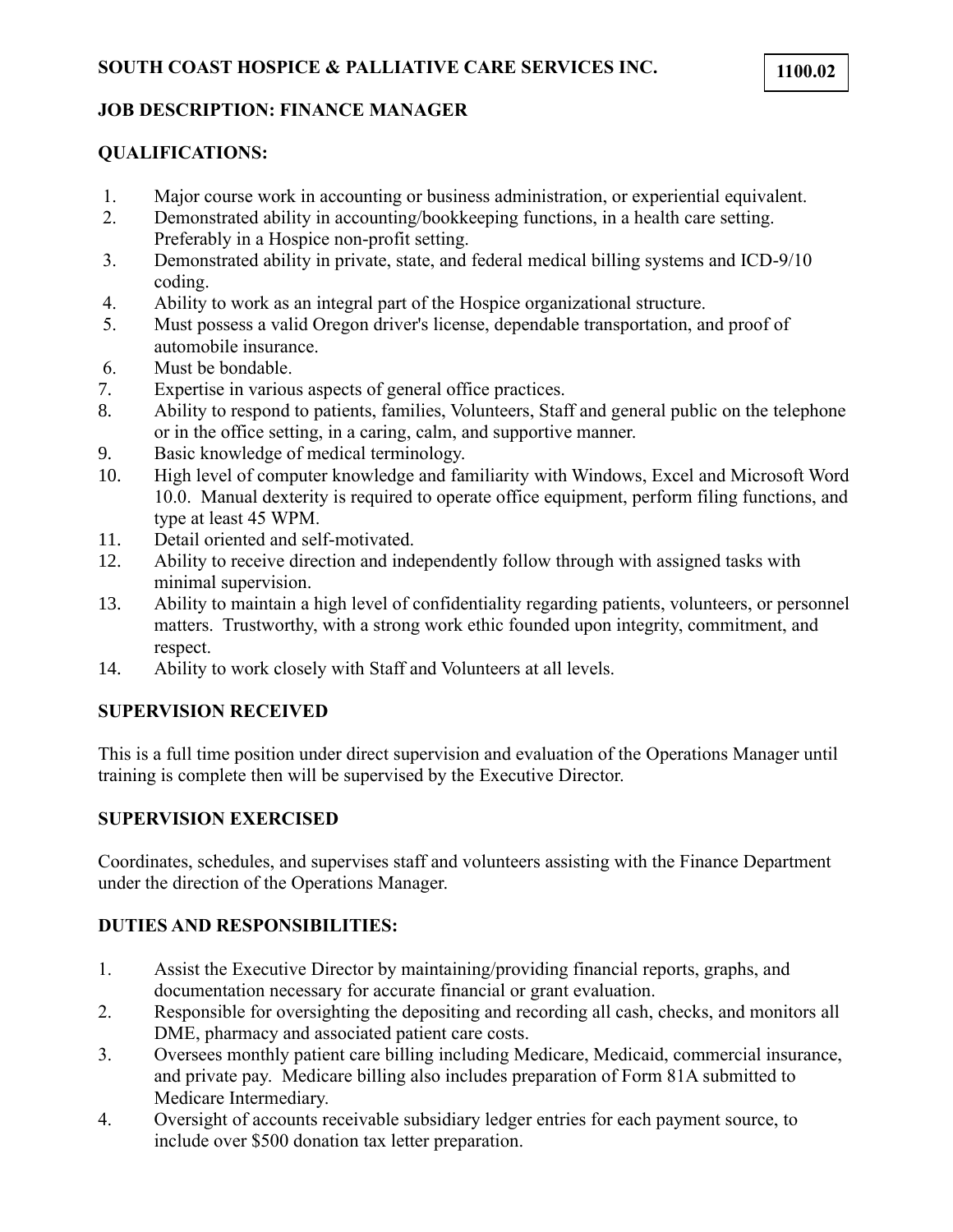#### **JOB DESCRIPTION: FINANCE MANAGER DUTIES AND RESPONSIBILITIES (continued)**

- 5. Responsible for and assist with employee time sheet computations, payroll preparation, monthly and quarterly payroll tax schedules and report preparation.
- 6. Responsible for the time lines of the Financial staff's coordination of payments, purchase orders and records accounts payable.
- 7. Responsible for oversight and preparation of financial statements, cost allocations for Medicare and other cost reports, various statistical reports, file maintenance of all accounting records and reports.
- 8. Provides assistance as required for annual audit and medical claims surveys.
- 9. Serves as a resource for information of BOLI and other regulations affecting payroll and financial management.
- 10. Assists Operations Manager with contractual agreements, i.e. preparation, revisions, or annual reviews.
- 11. Oversees postage supply and log, office supplies, and contacts vendors as appropriate.
- 12. Responsible for maintaining Tax exemption documentation.
- 13. Responsible for maintaining payroll benefit records and assisting HR as needed.
- 14. Assists in preparation of SCH annual budget, and any other budgetary or grant items. Maintains records for budget control and analysis during the fiscal year and years past.
- 15. Assumes responsibility for accounts receivable and accounts payable for SCH.
- 16. Develops and maintains statistical records of the program relative to fiscal matters and medical services.
- 17. Prepares accounting records and data base for annual audit purposes and medical claim surveys.
- 18. Maintains all time and rate files according to State and Federal regulations. Maintains strict security of all time and rate files and maintains a system for the required updates to assist the Director in having current, accurate files.
- 19. Oversights all financial aspects of the Hospice, Thrift Store and Palliative Care Services.
- 20. Oversights all Thrift Store leases including tax pro-rations, rate increases and informs Operations Manager and Executive Director of contract expirations.
- 21. Performs other tasks accurately and promptly as assigned by the Operations Manager or Executive Director.
- 22. Participates in staff training and education programs.
- 23. Participates in the Volunteer Training Program as appropriate.
- 24. To adhere to all SCH Personnel Policies including, but not limited to:
	- $\square$  SCH Standards of Conduct as described in the agency's Compliance Plan.
	- $\square$  SCH Privacy Practices in accordance with HIPAA regulations.
	- $\square$  SCH Sexual Abuse and Molestation Policy.
	- $\Box$  Kind, decent and respectful behavior

**This position description describes the general nature and level of duties and responsibilities required of persons assigned to this position. It is not intended to include all duties and responsibilities. The order in which duties and responsibilities are listed is not significant.**